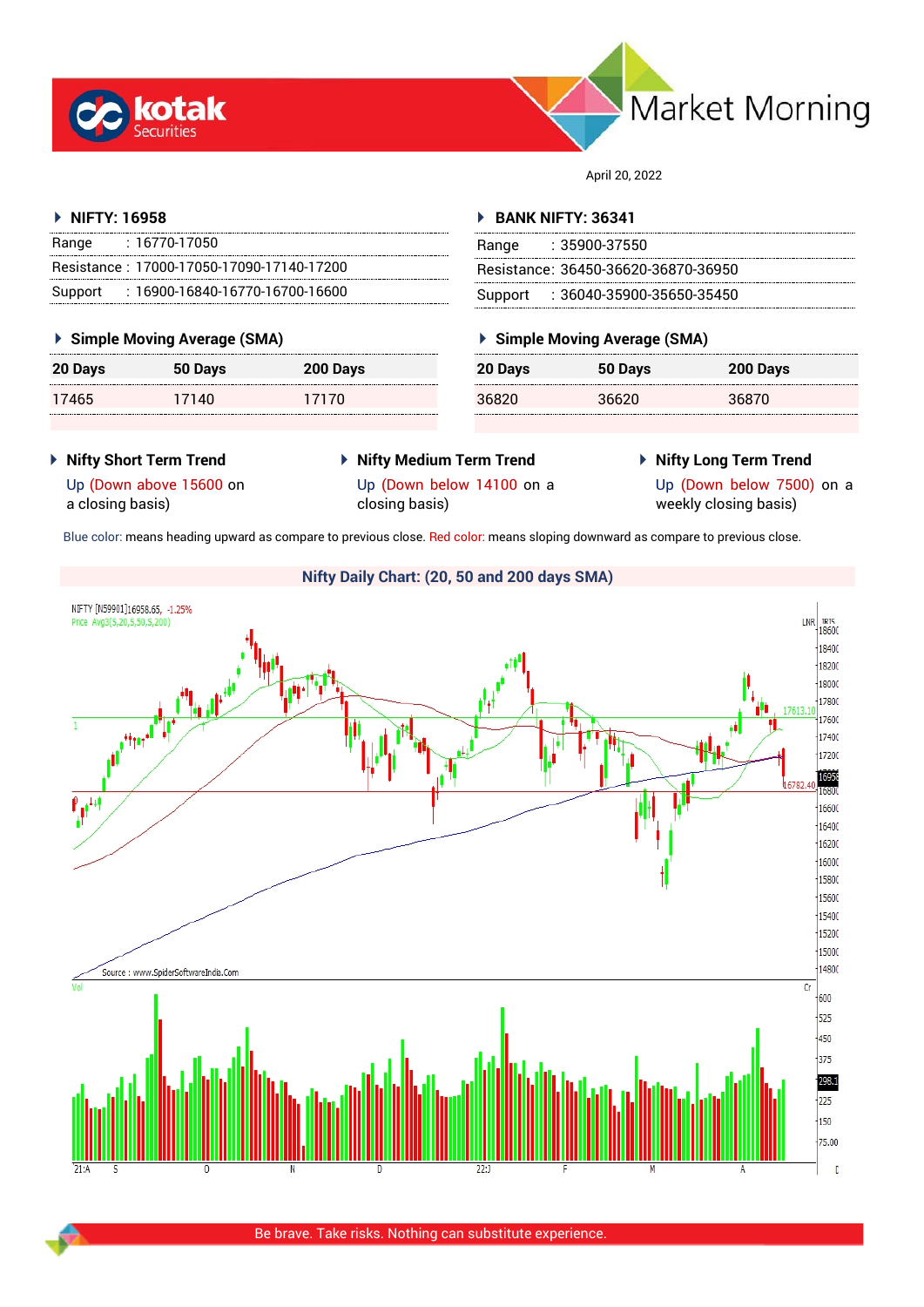#### **Market Analysis**

down 703 points. On Tuesday, the market opened on a positive note, but in the late afternoon, it witnessed an **Nifty/Sensex Daily View:** Benchmark indices corrected sharply, with Nifty down 215 points while Sensex was extraordinary intraday selloff. Nifty broke more than 390/1200 points in the last two hours. Among the sectors, IT, FMCG and Realty were the biggest losers, falling over 3 per cent. Technically, on the daily chart, the index has formed a long bearish candlestick and after a prolonged period, it manages to close below the 200 days SMA that indicates further weakness from the current levels. We believe the short-term formation is weak but oversold. 17050/56800 will now be an immediate hurdle for traders, the bottom of the same correction wave would continue till 16800-16700. On the other hand, a new pullback rally is possible only after 17050/56800. Above this, it may retest the level of 17100-17150/57000-57200. Short-term traders should be cautious and very selective as there is a risk of getting trapped at lower levels.

## **RATING SCALE (PRIVATE CLIENT GROUP)**

| <b>BUY</b>             | $-$ | A condition that indicates a good time to buy a stock. The exact circumstances of the signal will be determined by the indicator that an<br>analyst is using.  |
|------------------------|-----|----------------------------------------------------------------------------------------------------------------------------------------------------------------|
| SELL                   | $-$ | A condition that indicates a good time to sell a stock. The exact circumstances of the signal will be determined by the indicator that an<br>analyst is using. |
| <b>Stop Loss Order</b> | $-$ | An instruction to the broker to buy or sell stock when it trades beyond a specified price. They serve to either protect your profits or<br>limit vour losses.  |

#### **FUNDAMENTAL RESEARCH TEAM (PRIVATE CLIENT GROUP)**

Head of Research Auto & Auto Ancillary Transportation, Paints, FMCG Banking & Finance [shrikant.chouhan@kotak.com](mailto:shrikant.chouhan@kotak.com) arun.agarwal@kotak.com agarwal.amit@kotak.com Hemali.Dhame@kotak.com

**Jatin Damania Purvi Shah Rini Mehta K. Kathirvelu** Metals & Mining, Midcap Pharmaceuticals Research Associate Support Executive jatin.damania@kotak.com [purvi.shah@kotak.com](mailto:purvi.shah@kotak.com) rini.mehta@kotak.com [k.kathirvelu@kotak.com](mailto:k.kathirvelu@kotak.com) +91 22 6218 6440 +91 22 6218 6432 +91 80801 97299 +91 22 6218 6427

Oil and Gas, Information Tech Construction, Capital Goods & Midcaps sumit.pokharna@kotak.com pankajr.kumar@kotak.com

+91 22 6218 5408 +91 22 6218 6443 +91 22 6218 6439 +91 22 6218 6433

# **Sumit Pokharna** Pankaj Kumar

+91 22 6218 6438 +91 22 6218 6434

**Shrikant Chouhan Arun Agarwal Amit Agarwal, CFA Hemali Dhame**

#### **TECHNICAL RESEARCH TEAM (PRIVATE CLIENT GROUP)**

**Shrikant Chouhan Amol Athawale Sayed Haider**

[shrikant.chouhan@kotak.com](mailto:shrikant.chouhan@kotak.com) [amol.athawale@kotak.com](mailto:amol.athawale@kotak.com) Research Associate +91 22 6218 5408 +91 20 6620 3350 [sayed.haider@kotak.com](mailto:sayed.haider@kotak.com)

+91 22 62185498

#### **DERIVATIVES RESEARCH TEAM (PRIVATE CLIENT GROUP)**

+91 22 6218 5497 +91 33 6615 6273

**Sahaj Agrawal Prashanth Lalu Prasenjit Biswas, CMT, CFTe** [sahaj.agrawal@kotak.com](mailto:sahaj.agrawal@kotak.com) [prashanth.lalu@kotak.com](mailto:prashanth.lalu@kotak.com) [prasenjit.biswas@kotak.com](mailto:prasenjit.biswas@kotak.com)